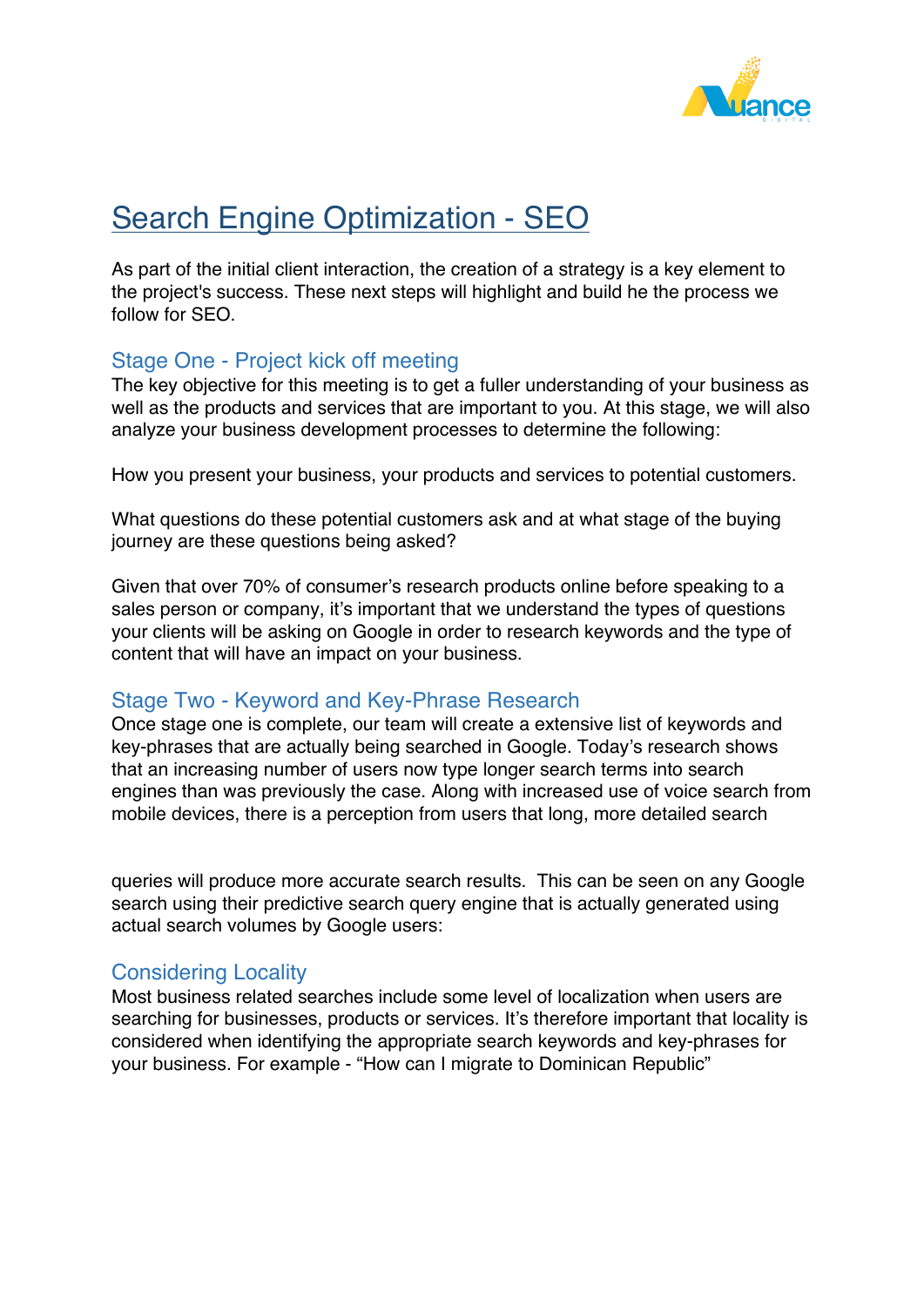

## Stage Three - Onsite website and content fixes

Once stage two is complete and we have a set of research driven keywords, we will use this information to make sure that your website reflects this from both a technical and content perspective. This process also includes us developing a list of SEO oriented changes that include but are not limited to header optimisation and tagging, ALT Tag management, URL optimisation, Page Titling and Meta descriptions.

### Stage Four - Content Recommendations

The key to a successful, sustainable SEO strategy is to create content that has an almost immediate impact on the major search engines. Based on the research conducted your websites as well as the search engines will be receptive to publishing new content.

#### Where will this content be published?

Most commonly, your company's blog or resources section of your website will be used to publish new content.

These include: Creating new HTML pages on your website that can be linked to your existing website. Advising you to Create and host new corporate blogs. Creation of strategic landing pages that can be used to house new content

# Stage Five - Link Building

Despite the negativity surrounding Link Building, Google and industry experts agree that relevant backlinks to website has a positive impact on its ranking. And this makes complete sense. Today, Google still recognizes the value of relevant backlinks, and there is much to gain from having highly relevant links from high profile websites that will directly impact how your website will rank. Our focus will be to earn these types of links for your website.

# Stage Six - Ongoing Tracking, Measurement and Reporting

As standard, we will provide a comprehensive report each month that will measure the rankings of your keywords, new keyword and key-phrase opportunities and content suggestions for the next month or quarter. We will supplement this activity with monthly meetings with your company so that we can support your business' strategy as it evolves over time. Increasing the effectiveness of your SEO. There is currently a high level of convergence taking place within the digital marketing industry. What this means is that where just a few years ago, practices such as Social Media, Content Marketing, Paid Search and SEO were conducted independently of each other, this strategy no longer produces the results that were once the case. Today, Google has access to social media activity (including direct access to Twitter's content) and order to ascertain the latest content trends and popularity across the web in order to improve the quality of its search engine results.